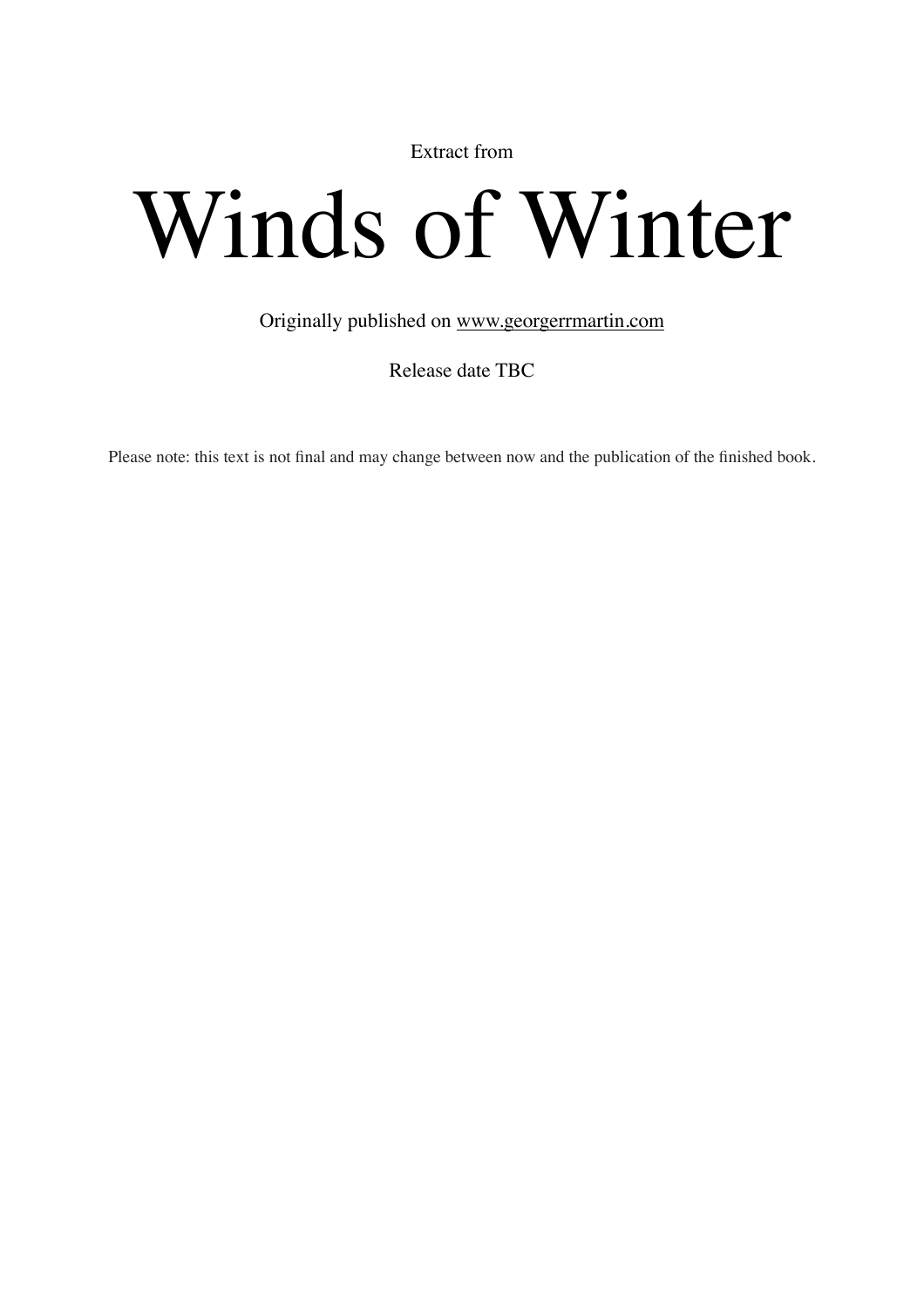HarperVoyager An imprint of HarperCollinsPublishers 77–85 Fulham Palace Road, Hammersmith, London W6 8JB

## [www.harpervoyagerbooks.com](http://www.harpervoyagerbooks.com)

Winds of Winter excerpt first published by [www.georgerrmartin.com](http://www.georgerrmartin.com) 2013

Winds of Winter excerpt Copyright © George R.R. Martin 2013

George R.R. Martin asserts the moral right to be identified as the author of this work

> A catalogue record for this book is available from the British Library

This novel is entirely a work of fiction. The names, characters and incidents portrayed in it are the work of the author's imagination. Any resemblance to actual persons, living or dead, events or localities is entirely coincidental.

All rights reserved. No part of this publication may be reproduced, stored in a retrieval system, or transmitted, in any form or by any means, electronic, mechanical, photocopying, recording or otherwise, without the prior permission of the publishers.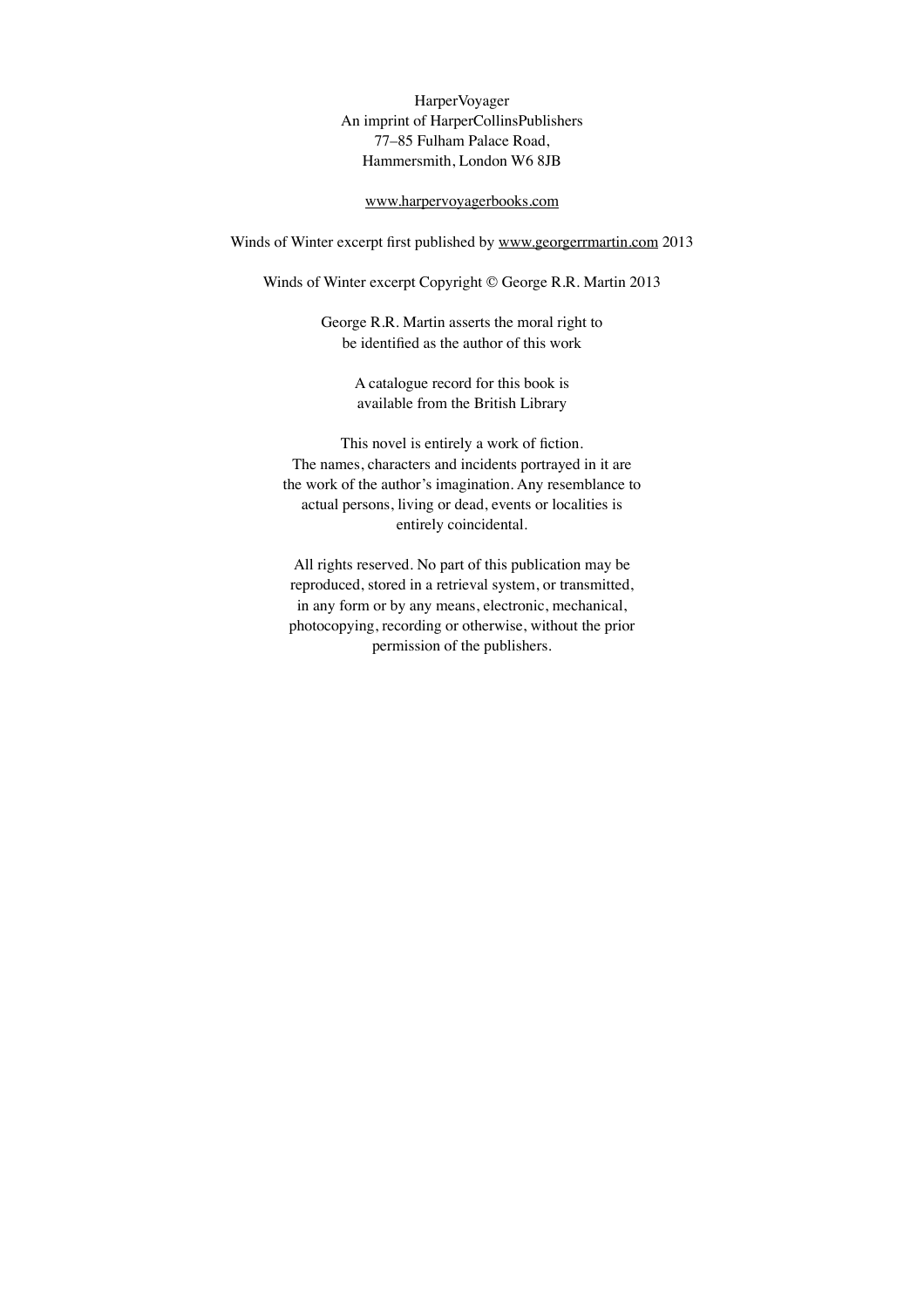## A R I A N N E

They struck out north by northwest, across drylands and parched plains and pale sands toward Ghost Hill, the stronghold of House Toland, where the ship that would take them across the Sea of Dorne awaited them. "Send a raven whenever you have news," Prince Doran told her, "but report only what you know to be true. We are lost in fog here, besieged by rumors, falsehoods, and traveler's tales. I dare not act until I know for a certainty what is happening."

""""" *War is happening*, though Arianne, *and this time Dorne will not be spared*. "Doom and death are coming," Ellaria Sand had warned them, before she took her own leave from Prince Doran. "It is time for my little snakes to scatter, the better to survive the carnage." Ellaria was returning to her father's seat at Hellholt. With her went her daughter Loreza, who had just turned seven. Dorea remained at the Water Gardens, one child amongst a hundred. Obella was to be dispatched to Sunspear, to serve as a cupbearer to the wife of the castellan, Manfrey Martell.

And Elia Sand, oldest of the four girls that Prince Oberyn had fathered on Ellaria, would cross the Sea of Dorne with Arianne. "As a lady, not a lance," her mother said firmly, but like all the Sand Snakes, Elia had her own mind.

They crossed the sands in two long days and the better part of two nights, stopping thrice to change their horses. It was a lonely time for Arianne, surrounded by so many strangers. Elia was her cousin, but half a child, and Daemon Sand… things had never been the same between her and the Bastard of Godsgrace after her father refused his offer for her hand. *He was a boy then, and bastard born, no fit consort for a princess of Dorne, he should have known better. And it was my father's will, not mine*. The rest of her companions she hardly knew at all.

Arianne missed her friends. Drey and Garin and her sweet Spotted Slyva had been a part of her since she was little, trusted confidants who had shared her dreams and secrets, cheered her when she was sad, helped her face her fears. One of them had betrayed her, but she missed them all the same. It was my own fault. Arianne had made them part of her plot to steal off with Myrcella Baratheon and crown her queen, an act of rebellion meant to force her father's hand, but someone's loose tongue had undone her. The clumsy conspiracy had accomplished nothing, except to cost poor Myrcella part of her face, and Ser Arys Oakheart his life.

Arianne missed Ser Arys too, more than she ever would have thought. *He loved me madly*, she told herself, yet I was never more than fond of him. I made use of him in my *bed and in my plot,*  took his love and took his honor, gave him nothing but my body. In the end he could not live with what *we'd done*. Why else would her white knight have charged right into Areo Hotah's longaxe, to die the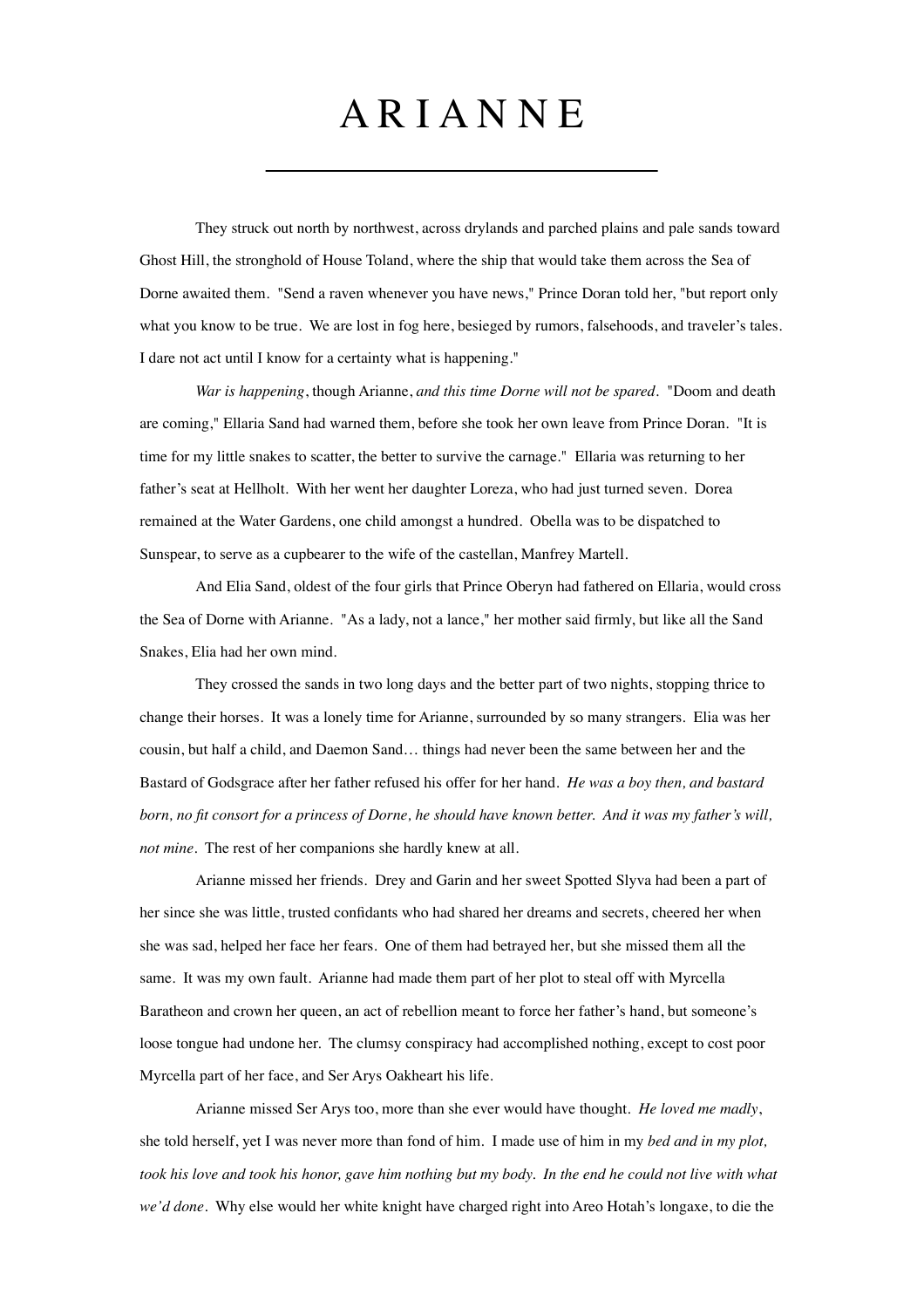way he did? *I was a foolish willful girl, playing at the game of thrones like a drunkard rolling dice.*

The cost of her folly had been dear. Drey had been sent across the world to Norvos, Garin exiled to Tyrosh for two years, her sweet silly smiling Slyva married off to Eldon Estermont, a man old enough to be her grandsire. Ser Arys had paid with his life's blood, Myrcella with an ear.

""""" Only Ser Gerold Dayne had escaped unscathed. *Darkstar*. If Myrcella's horse had not shied at the last instant, his longsword would have opened her from chest to waist instead just taking off her ear. Dayne was her most grievous sin, the one that Arianne most regretted. With one stroke of his sword, he had changed her botched plot into something foul and bloody. If the gods were good, by now Obara Sand had treed him in his mountain fastness and put an end to him.

She said as much to Daemon Sand that first night, as they made camp. "Be careful what you pray for, princess," he replied. "Darkstar could put an end to Lady Obara just as easily."

"She has Areo Hotah with her." Prince Doran's captain of guards had dispatched Ser Arys Oakheart with a single blow, though the Kingsguard were supposed to be the finest knights in all the realm. "No man can stand against Hotah."

"Is that what Darkstar is? A man?" Ser Daemon grimaced. "A man would not have done what he did to Princess Myrcella. Ser Gerold is more a viper than your uncle ever was. Prince Oberyn could see that he was poison, he said so more than once. It's just a pity that he never got around to killing him."

Poison, thought Arianne. *Yes.* Pretty poison, though. That was how he'd fooled her. Gerold Dayne was hard and cruel, but so fair to look upon that the princess had not believed half the tales she'd heard of him. Pretty boys had ever been her weakness, particularly the ones who were dark and dangerous as well. *That was before, when I was just a girl*, she told herself. *I am a woman now, my father's daughter. I have learned that lesson.*

Come break of day, they were off again. Elia Sand led the way, her black braid flying behind her as she raced across the dry, cracked plains and up into the hills. The girl was mad for horses, which might be why she often smelled like one, to the despair of her mother. Sometimes Arianne felt sorry for Ellaria. Four girls, and every one of them her father's daughter.

The rest of the party kept a more sedate pace. The princess found herself riding beside Ser Daemon, remembering other rides when they were younger, rides that often ended in embraces. When she found herself stealing glances at him, tall and gallant in the saddle, Arianne reminded herself that she was heir to Dorne, and him no more than her shield. "Tell me what you know of this Jon Connington," she commanded.

"He's dead," said Daemon Sand. "He died in the Disputed Lands. Of drink, I've heard it said."

"So a dead drunk leads this army?"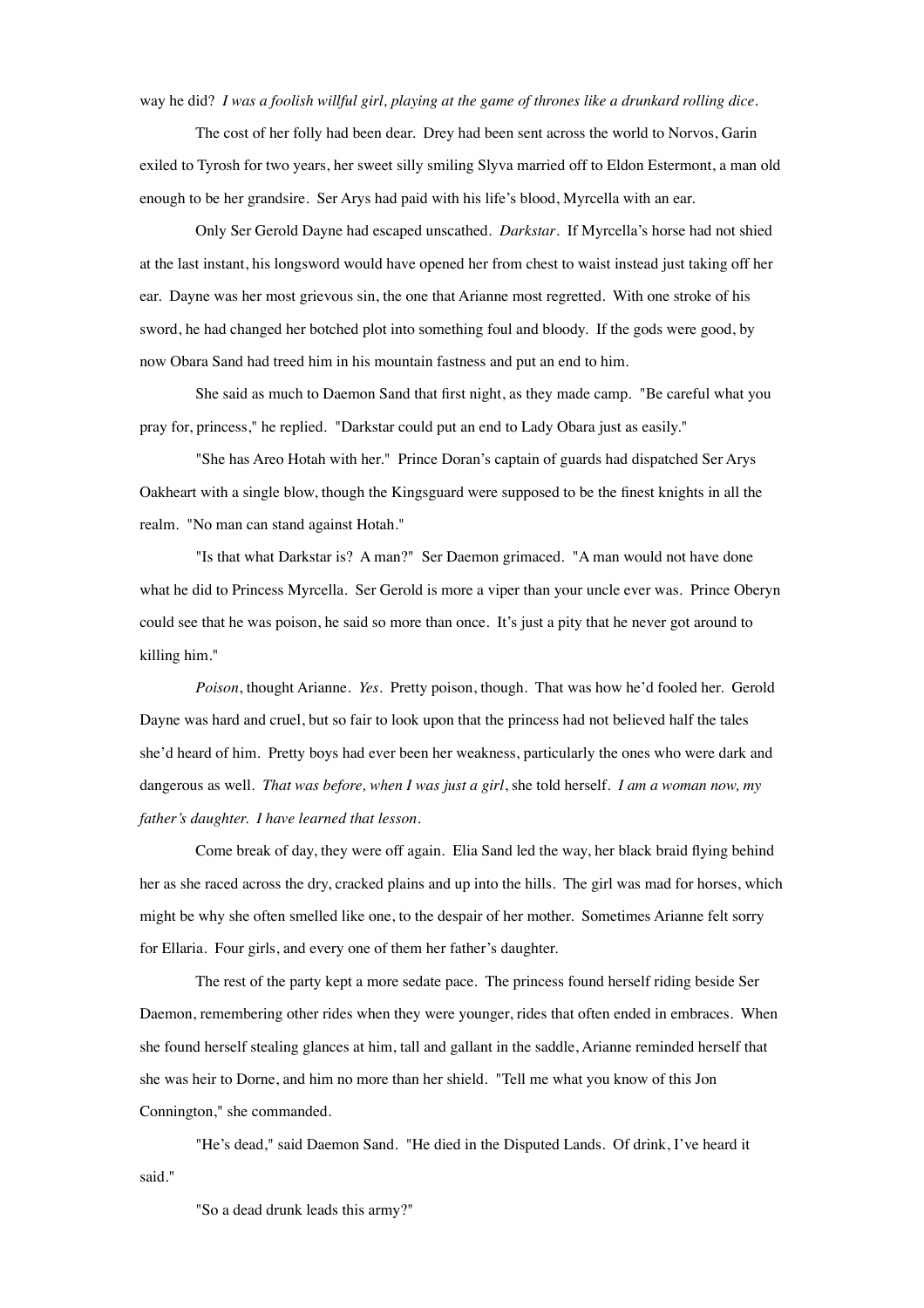"Perhaps this Jon Connington is a son of that one. Or just some clever sellsword who has taken on a dead man's name."

"Or he never died at all." Could Connington have been pretending to be dead for all these years? That would require patience worthy of her father. The thought made Arianne uneasy. Treating with a man that subtle could be perilous. "What was he like before he... before he died?"

"I was a boy at Godsgrace when he was sent into exile. I never knew the man."

"Then tell me what you've heard of him from others."

"As my princess commands. Connington was Lord of Griffin's Roost when Griffin's Roost was still a lordship worth the having. Prince Rhaegar's squire, or one of them. Later Prince Rhaegar's friend and companion. The Mad King named him Hand during Robert's Rebellion, but he was defeated at Stoney Sept in the Battle of the Bells, and Robert slipped away. King Aerys was wroth, and sent Connington into exile. There he died."

"Or not." Prince Doran had told her all of that. *There must be more*. "Those are just the things he did. I know all that. What sort of man was he? Honest and honorable, venal and grasping, proud?"

"Proud, for a certainty. Even arrogant. A faithful friend to Rhaegar, but prickly with others. Robert was his liege, but I've heard it said that Connington chafed at serving such a lord. Even then, Robert was known to be fond of wine and whores."

"No whores for Lord Jon, then?"

"I could not say. Some men keep their whoring secret."

"Did he have a wife? A paramour?"

Ser Daemon shrugged. "Not that I have ever heard."

That was troubling too. Ser Arys Oakheart had broken his vows for her, but it did not sound as if Jon Connington could be similarly swayed. *Can I match such a man with words alone?*

The princess lapsed into silence, all the while pondering what she would find at journey's end. That night when they made camp, she crept into the tent she shared with Jayne Ladybright and Elia Sand and slipped the bit of parchment out of her sleeve to read the words again.

To Prince Doran of House Martell,

You will remember me, I pray. I knew your sister well, and was a leal servant of your good-brother. I grieve for them as you do. I did not die, no more than did your sister's son. To save his life we kept him hidden, but the time for hiding is done. A dragon has returned to Westeros to claim his birthright and seek vengeance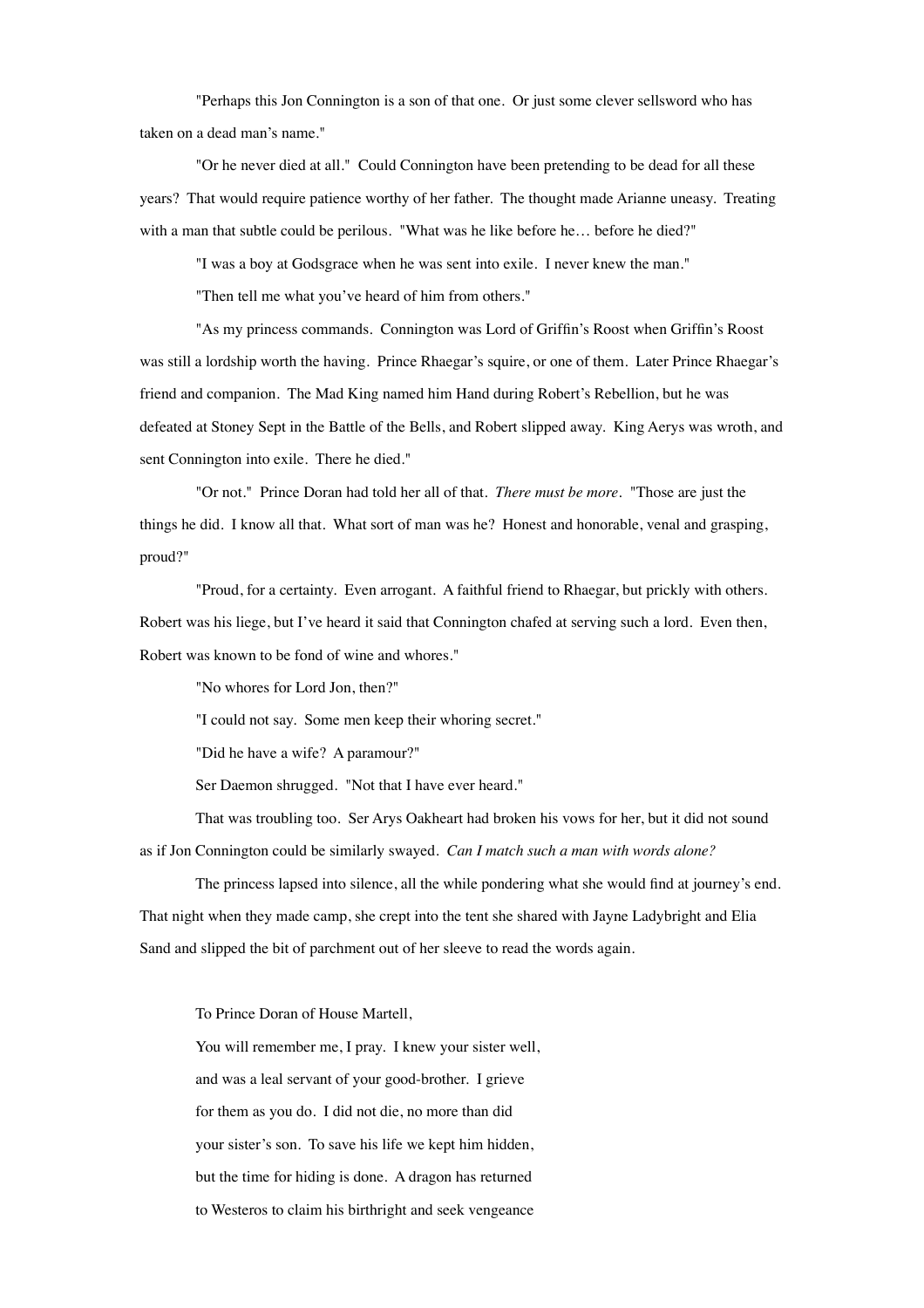for his father, and for the princess Elia, his mother. In her name I turn to Dorne. Do not forsake us. Jon Connington Lord of Griffin's Roost

Hand of the True King

Arianne read the letter thrice, then rolled it up and tucked it back into her sleeve. A dragon has returned to Westeros, but not the dragon my father was expecting. Nowhere in the words was there a mention of Daenerys Stormborn… nor of Prince Quentyn, her brother, who had been sent to seek the dragon queen. The princess remembered how her father had pressed the onyx *cyvasse* piece into her palm, his voice hoarse and low as he confessed his plan. *A long and perilous voyage, with an uncertain welcome at its end*, he had said. *He has gone to bring us back our heart's desire. Vengeance. Justice. Fire and blood.*

Fire and blood was what Jon Connington (if indeed it was him) was offering as well. Or was it? "He comes with sellswords, but no dragons," Prince Doran had told her, the night the raven came. "The Golden Company is the best and largest of the free companies, but ten thousand mercenaries cannot hope to win the Seven Kingdoms. Elia's son… I would weep for joy if some part of my sister had survived, but what proof do we have that this is Aegon?" His voice broke when he said that. "Where are the dragons?" he asked. "Where is Daenerys?" and Arianne knew that he was really saying, "Where is my son?"

In the Boneway and the Prince's Pass, two Dornish hosts had massed, and there they sat, sharpening their spears, polishing their armor, dicing, drinking, quarreling, their numbers dwindling by the day, waiting, waiting, waiting for the Prince of Dorne to loose them on the enemies of House Martell. *Waiting for the dragons. For fire and blood. For me*. One word from Arianne and those armies would march… so long as that word was*dragon*. If instead the word she sent was *war*, Lord Yronwood and Lord Fowler and their armies would remain in place. The Prince of Dorne was nothing if not subtle; here *war*meant *wait*.

At mid-morning on the third day Ghost Hill loomed up before them, its chalk-white walls shining against the deep blue of the Sea of Dorne. From the square towers at the castle's corners flew the banners of House Toland; a green dragon biting its own tail, upon a golden field. The sun-andspear of House Martell streamed atop the great central keep, gold and red and orange, defiant.

Ravens had flown ahead to warn Lady Toland of their coming, so the castle gates were open, and Nymella's eldest daughter rode forth with her steward to meet them near the bottom of the hill. Tall and fierce, with a blaze of bright red hair tumbling about her shoulders, Valena Toland greeted Arianne with a shout of, "Come at last, have you? How slow are those horses?"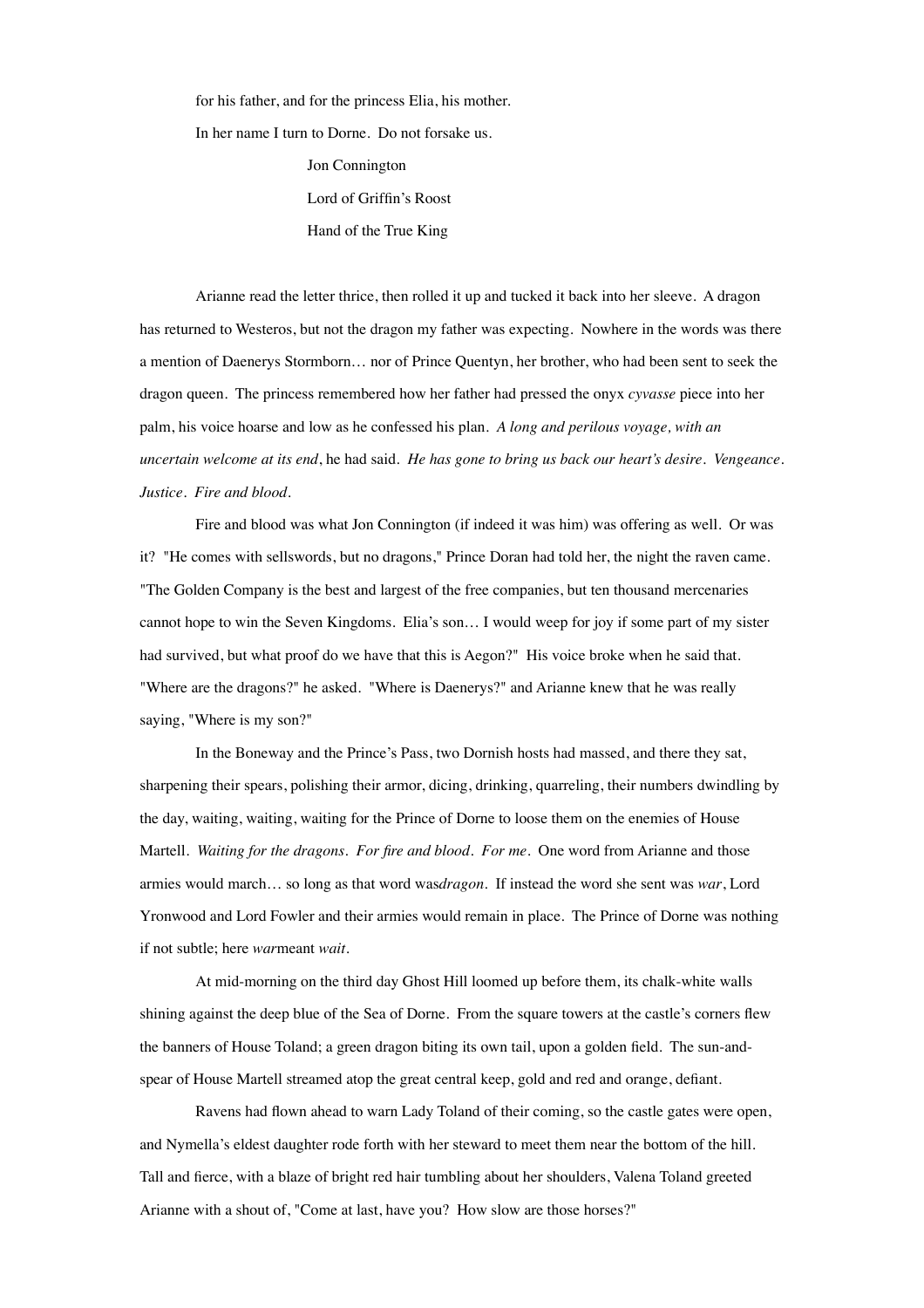"Swift enough to outrun yours to the castle gates."

"We will see about that." Valena wheeled her big red around and put her heels into him, and the race was on, through the dusty lanes of the village at the bottom of the hill, as chickens and villagers alike scrambled out of their path. Arianne was three horse lengths behind by the time she got her mare up to a gallop, but had closed to one halfway up the slope. The two of them were side-by-side as they thundered towards the gatehouse, but five yards from the gates Elia Sand came flying from the cloud of dust behind them to rush past both of them on her black filly.

"Are you half horse, child?" Valena asked, laughing, in the yard. "Princess, did you bring a stable girl?"

"I'm Elia," the girl announced. "Lady Lance."

Whoever hung that name on her has much to answer for. Like as not it had been Prince Oberyn, though, and the Red Viper had never answered to anyone but himself.

"The girl jouster," Valena said. "Yes, I've heard of you. Since you were the first to the yard, you've won the honor of watering and bridling the horses."

"And after that find the bath house," said Princess Arianne. Elia was chalk and dust from heels to hair.

That night Arianne and her knights supped with Lady Nymella and her daughters in the great hall of the castle. Teora, the younger girl, had the same red hair as her sister, but elsewise could not have been more different. Short, plump, and so shy she might have passed for a mute, she displayed more interest in the spiced beef and honeyed duck than in the comely young knights at the table, and seemed content to let her lady mother and her sister speak for House Toland.

"We have heard the same tales here that you have heard at Sunspear," Lady Nymella told them as her serving man poured the wine. "Sellswords landing on Cape Wrath, castles under siege or being taken, crops seized or burned. Where these men come from and who they are, no one is certain."

"Pirates and adventurers, we heard at first," said Valena. "Then it was supposed to be the Golden Company. Now it's said to be Jon Connington, the Mad King's Hand, come back from the grave to reclaim his birthright. Whoever it is, Griffin's Roost has fallen to them. Rain House, Crow's Nest, Mistwood, even Greenstone on its island. All taken."

Arianne's thoughts went at once to her sweet Spotted Slyva. "Who would want Greenstone? Was there a battle?"

"Not as we have heard, but all the tales are garbled."

"Tarth has fallen too, some fisherfolk will tell you," said Valena. "These sellswords now hold most of Cape Wrath and half the Stepstones. We hear talk of elephants in the rainwood."

"Elephants?" Arianne did not know what to think of that. "Are you certain? Not dragons?" "Elephants," Lady Nymella said firmly.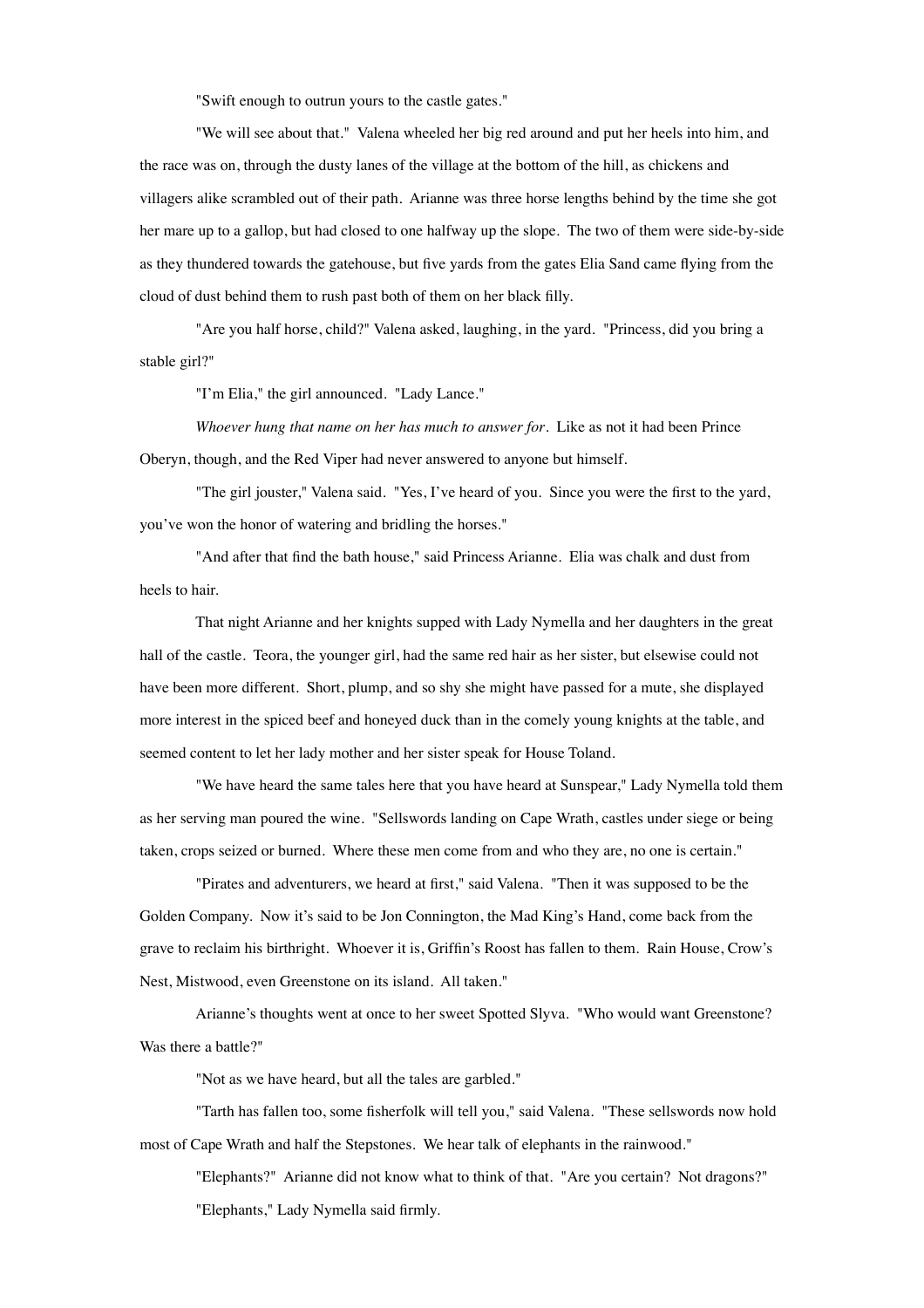"And krakens off the Broken Arm, pulling under crippled galleys," said Valena. "The blood draws them to the surface, our maester claims. There are bodies in the water. A few have washed up on our shores. And that's not half of it. A new pirate king has set up on Torturer's Deep. The Lord of the Waters, he styles himself. This one has real warships, three-deckers, monstrous large. You were wise not to come by sea. Since the Redwyne fleet passed through the Stepstones, those waters are crawling with strange sails, all the way north to the Straights of Tarth and Shipbreaker's Bay. Myrmen, Volantenes, Lyseni, even reavers from the Iron Islands. Some have entered the Sea of Dorne to land men on the south shore of Cape Wrath. We found a good fast ship for you, as your father commanded, but even so… be careful."

It is true, then. Arianne wanted to ask after her brother, but her father had urged her to watch every word. If these ships had not brought Quentyn home again with his dragon queen, best not to mention him. Only her father and a few of his most trusted men knew about her brother's mission to Slaver's Bay. Lady Toland and her daughters were not amongst them. If it were Quentyn, he would have brought Daenerys back to Dorne, surely. Why would he risk a landing on Cape Wrath, amongst the stormlords?

"Is Dorne at risk?" Lady Nymella asked. "I confess, each time I see a strange sail my heart leaps to my throat. What if these ships turn south? The best part of the Toland strength is with Lord Yronwood in the Boneway. Who will defend Ghost Hill if these strangers land upon our shores? Should I call my men home?"

"Your men are needed where they are, my lady," Daemon Sand assured her. Arianne was quick to nod. Any other counsel could well lead to Lord Yronwood's host unravelling like an old tapestry as each man rushed home to defend his own lands against supposed enemies who might or might not ever come. "Once we know beyond a doubt whether these be friends or foes, my father will know what to do," the princess said.

It was then that pasty, pudgy Teora raised her eyes from the creamcakes on her plate. "It is dragons."

"Dragons?" said her mother. "Teora, don't be mad."

"I'm not. They're coming."

"How could you possibly know that?" her sister asked, with a note of scorn in her voice. "One of your little dreams?"

Teora gave a tiny nod, chin trembling. "They were dancing. In my dream. And everywhere the dragons danced the people died."

"Seven save us." Lady Nymella gave an exasperated sigh.

"If you did not eat so many creamcakes you would not have such dreams. Rich foods are not for girls your age, when your humors are so unbalanced. Maester Toman says — "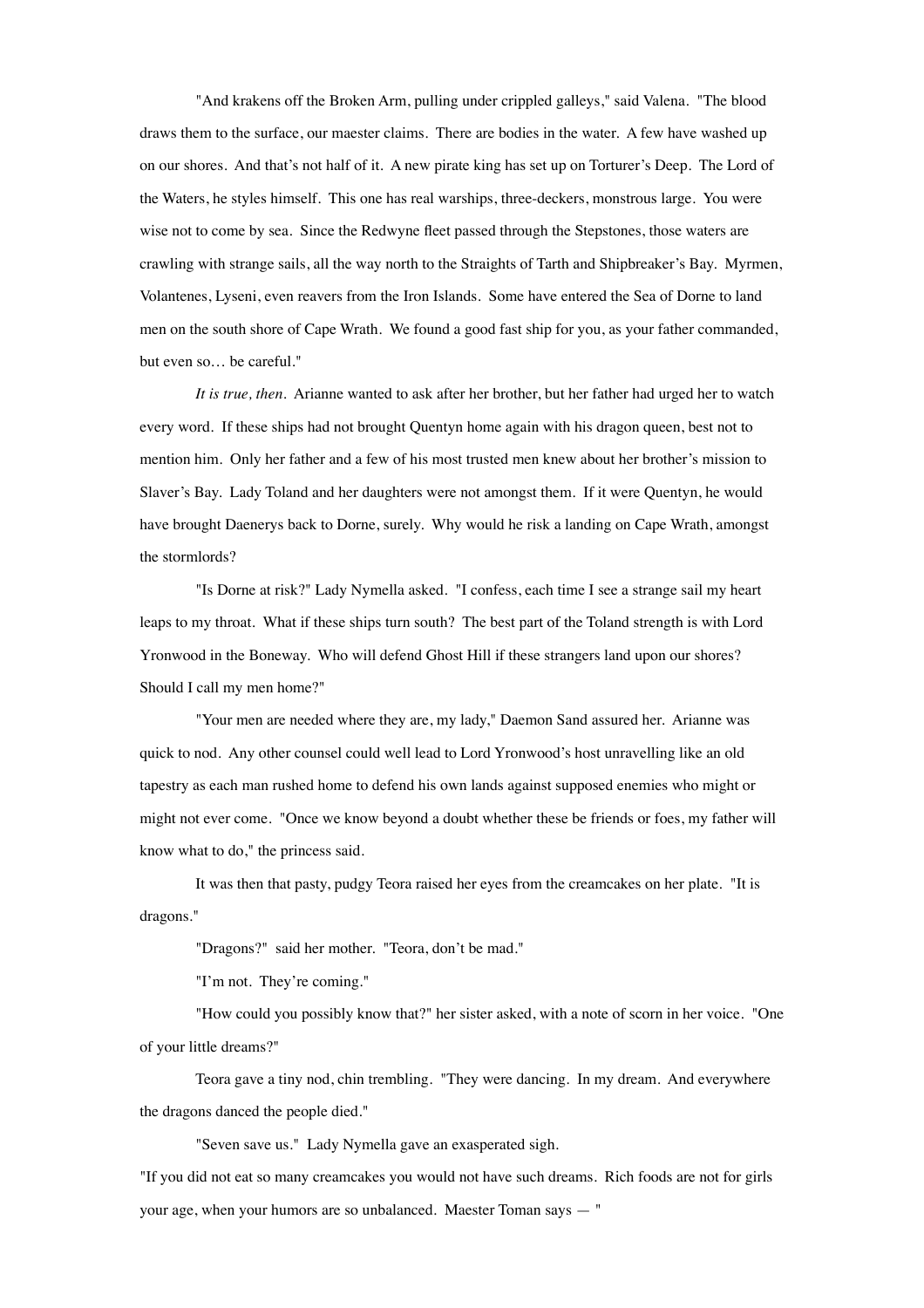"I *hate* Maester Toman," Teora said. Then she bolted from the table, leaving her lady mother to make apologies for her.

"Be gentle with her, my lady," Arianne said. "I remember when I was her age. My father despaired of me, I'm sure."

"I can attest to that." Ser Daemon took a sip of wine and said, "House Toland has a dragon on its banners."

"A dragon eating its own tail, aye," Valena said. "From the days of Aegon's Conquest. He did not conquer here. Elsewhere he burned his foes, him and his sisters, but here we melted away before them, leaving only stone and sand for them to burn. And round and round the dragons went, snapping at their tails for want of any other food, till they were tied in knots."

"Our forebears played their part in that," Lady Nymella said proudly. "Bold deeds were done, and brave men died. All of it was written down by the maesters who served us. We have books, if my princess would like to know more."

"Some other time, perhaps," said Arianne.

As Ghost Hill slept that night, the princess donned a hooded cloak against the chill and and walked the castle battlements to clear her thoughts. Daemon Sand found her leaning on a parapet and gazing out to sea, where the moon was dancing on the water. "Princess," he said. "You ought to be abed."

"I could say the same of you." Arianne turned to gaze upon his face. *A good face*, she decided. *The boy I knew has become a handsome man.* His eyes were as blue as a desert sky, his hair the light brown of the sands they had just crossed. A close-cropped beard followed the thin of a strong jaw, but could not quite hide the dimples when he smiled. *I always loved his smile.*

The Bastard of Godsgrace was one of Dorne's finest swords as well, as might be expected from one who had been Prince Oberyn's squire and had received his knighthood from the Red Viper himself. Some said that he had been her uncle's lover too, though seldom to his face. Arianne did not know the truth of that. He had been *her* lover, though. At fourteen she had given him her maidenhead. Daemon had not been much older, so their couplings had been as clumsy as they were ardent. Still, it had been sweet.

Arianne gave him her most seductive smile. "We might share a bed together."

Ser Daemon's face was stone. "Have you forgotten, princess? I am bastard born." He took her hand in his. "If I am unworthy of this hand, how can I be worthy of your cunt?"

She snatched her hand away. "You deserve a slap for that."

"My face is yours. Do what you will."

"What I will you will not, it seems. So be it. Talk with me instead. Could this truly be Prince Aegon?"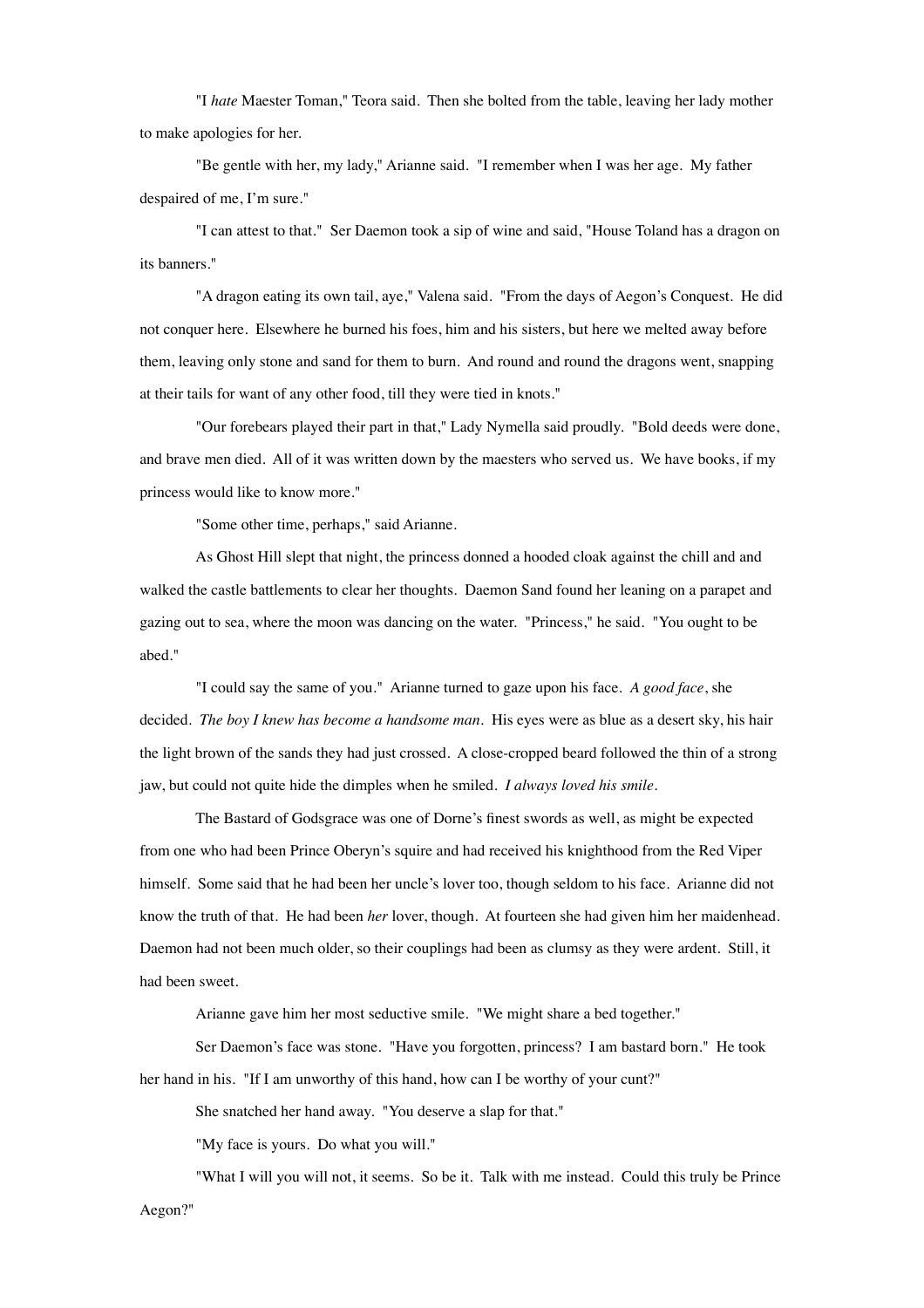"Gregor Clegane ripped Aegon out of Elia's arms and smashed his head against a wall," Ser Daemon said. "If Lord Connington's prince has a crushed skull, I will believe that Aegon Targaryen has returned from the grave. Elsewise, no. This is some feigned boy, no more. A sellsword's ploy to win support."

My father fears the same. "If not, though... if this truly is Jon Connington, if the boy is Rhaegar's son… "

"Are you hoping that he is, or that he's not?"

"I... it would give great joy to my father if Elia's son were still alive. He loved his sister well."

"It was you I asked about, not your father."

So it was. "I was seven when Elia died. They say I held her daughter Rhaenys once, when I was too young to remember. Aegon will be a stranger to me, whether true or false." The princess paused. "We looked for Rhaegar's sister, not his son." Her father had confided in Ser Daemon when he chose him as his daughter's shield; with him at least she could speak freely. "I would sooner it were Quentyn who'd returned."

"Or so you say," said Daemon Sand. "Good night, princess." He bowed to her, and left her standing there.

"""""" *What did he mean by that?* Arianne watched him walk away. *What sort of sister would I be, if I did not want my brother back?* It was true, she had resented Quentyn for all those years that she had thought their father meant to name him as his heir in place of her, but that had turned out to be just a misunderstanding. She was the heir to Dorne, she had her father's word on that. Quentyn would have his dragon queen, Daenerys.

In Sunspear hung a portrait of the Princess Daenerys who had come to Dorne to marry one of Arianne's forebears. In her younger days Arianne had spent hours gazing at it, back when she was just a pudgy flat-chested girl on the cusp of maidenhood who prayed every night for the gods to make her pretty. *A hundred years ago, Daenerys Targaryen came to Dorne to make a peace. Now another comes to make a war, and my brother will be her king and consort. King Quentyn.* Why did that sound so silly?

Almost as silly as Quentyn riding on a dragon. Her brother was an earnest boy, well-behaved and dutiful, but dull. *And plain, so plain*. The gods had given Arianne the beauty she had prayed for, but Quentyn must have prayed for something else. His head was overlarge and sort of square, his hair the color of dried mud. His shoulders slumped as well, and he was too thick about the middle. *He looks too much like Father*.

"I love my brother," said Arianne, though only the moon could hear her. Though if truth be told, she scarcely knew him. Quentyn had been fostered by Lord Anders of House Yronwood, the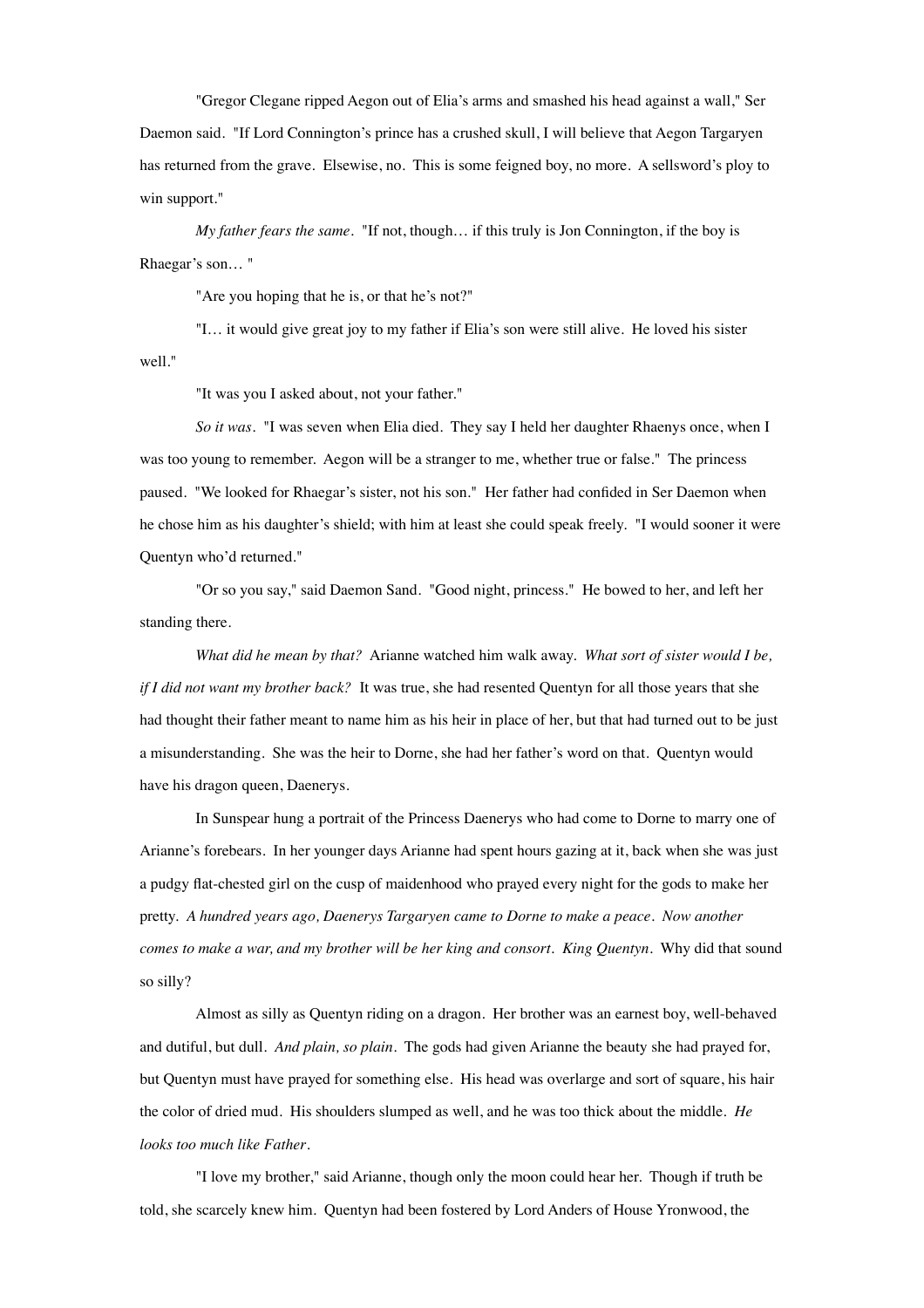Bloodroyal, the son of Lord Ormond Yronwood and grandson of Lord Edgar. In his youth her uncle Oberyn had fought a duel with Edgar, had given him a wound that mortified and killed him. Afterward men called him 'the Red Viper,' and spoke of poison on his blade. The Yronwoods were an ancient house, proud and powerful. Before the coming of the Rhoynar they had been kings over half of Dorne, with domains that dwarfed those of House Martell. Blood feud and rebellion would surely have followed Lord Edgar's death, had not her father acted at once. The Red Viper went to Oldtown, thence across to the narrow sea to Lys, though none dared call it exile. And in due time, Quentyn was given to Lord Anders to foster as a sign of trust. That helped to heal the breach between Sunspear and the Yronwoods, but it had opened new ones between Quentyn and the Sand Snakes… and Arianne had always been closer to her cousins than to her distant brother.

"We are still the same blood, though," she whispered. "Of course I want my brother home. I do." The wind off the sea was raising gooseprickles all up and down her arms. Arianne pulled her cloak about herself, and went off to seek her bed.

Their ship was called the *Peregrine*. They sailed upon the morning tide. The gods were good to them, the sea calm. Even with good winds, the crossing took a day and a night. Jayne Ladybright grew greensick and spent most of the voyage spewing, which Elia Sand seemed to find hilarious. "Someone needs to spank that child," Joss Hood was heard to say… but Elia was amongst those who heard him say it.

"I am almost a woman grown, ser," she responded haughtily. "I'll let you spank me, though... but first you'll need to tilt with me, and knock me off my horse."

"We are on a ship, and without horses," Joss replied.

"And ladies do not joust," insisted Ser Garibald Shells, a far more serious and proper young man than his companion.

"I do. I'm Lady Lance."

Arianne had heard enough. "You may be a lance, but you are no lady. Go below and stay there till we reach land."

Elsewise the crossing was uneventful. At dusk they spied a galley in the distance, her oars rising and falling against the evening stars, but she was moving away from them, and soon dwindled and was gone. Arianne played a game of *cyvasse* with Ser Daemon, and another one with Garibald Shells, and somehow managed to lose both. Ser Garibald was kind enough to say that she played a gallant game, but Daemon mocked her. "You have other pieces beside the dragon, princess. Try moving them sometime."

"I like the dragon." She wanted to slap the smile off his face. Or kiss it off, perhaps. The man was as smug as he was comely. *Of all the knights in Dorne, why did my father chose this one to be my shield? He knows our history.* "It is just a game. Tell me of Prince Viserys."